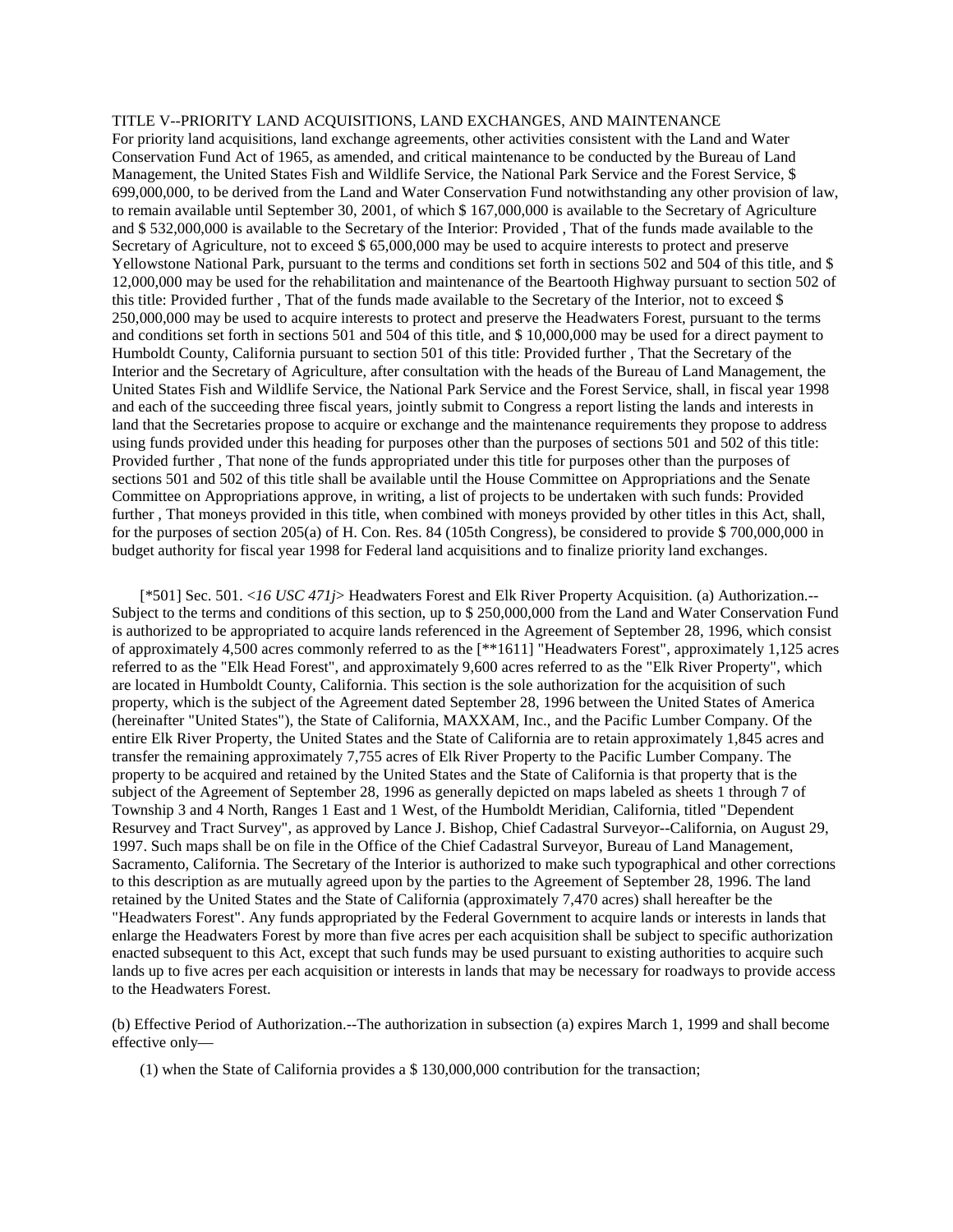(2) when the State of California approves a Sustained Yield Plan covering Pacific Lumber Company timber property;

(3) when the Pacific Lumber Company dismisses the following legal actions as evidenced by instruments in form and substance satisfactory to each of the parties to such legal actions: Pacific Lumber Co. v. United States, No. 96-257L (Fed. Cls.) and Salmon Creek Corp. v. California Board of Forestry, No. 96-CS-1057 (Cal. Super. Ct.);

(4) when the incidental take permit under section 10(a) of the Endangered Species Act (based upon a multispecies Habitat Conservation Plan covering Pacific Lumber Company timber property, including applicable portions of the Elk River Property) is issued by the United States Fish and Wildlife Service and the National Marine Fisheries Service;

(5) after an appraisal of all lands and interests therein to be acquired by the United States has been undertaken, such appraisal has been reviewed for a period not to exceed 30 days by the Comptroller General of the United States, and such appraisal has been provided to the Committee on [\*\*1612] Resources of the House of Representatives, the Committee on Energy and Natural Resources of the Senate, and the Committees on Appropriations of the House and Senate;

(6) after the Secretary of the Interior issues an opinion of value to the Committee on Resources of the House of Representatives, the Committee on Energy and Natural Resources of the Senate, and the Committees on Appropriations of the House and Senate for the land and property to be acquired by the Federal Government. Such opinion of value shall also include the total value of all compensation (including tax benefits) proposed to be provided for the acquisition;

(7) after an Environmental Impact Statement for the proposed Habitat Conservation Plan has been prepared and completed in accordance with the applicable provisions of the National Environmental Policy Act of 1969; and

(8) when adequate provision has been made for public access to the property. (c) Acquisition.--Notwithstanding any other provision of law, the amount paid by the United States to acquire identified lands and interests in lands referred to in section 501(a) may differ from the value contained in the appraisal required by section  $501(b)(5)$  if the Secretary of the Interior certifies, in writing, to Congress that such action is in the best interest of the United States.

(d) Habitat Conservation Plan.--

(1) Applicable standards.-- Within 60 days after the enactment of this section, the Secretary of the Interior and the Secretary of Commerce shall report to the Committee on Energy and Natural Resources of the Senate and the Committee on Resources of the House of Representatives on the scientific and legal standards and criteria for threatened, endangered, and candidate species under the Endangered Species Act and any other species used to develop the habitat conservation plan (hereinafter "HCP") and the section 10(a) incidental take permit for the Pacific Lumber Company land.

(2) Report.-- If the Pacific Lumber Company submits an application for an incidental take permit under section 10(a) of the Endangered Species Act for the transaction authorized by subsection (a), and the permit is not issued, then the United States Fish and Wildlife Service and the National Marine Fisheries Service shall set forth the substantive rationale or rationales for why the measures proposed by the applicant for such permit did not meet the issuance criteria for the species at issue. Such report shall be submitted to the Congress within 60 days of the decision not to issue such permit or by May 1, 1999, whichever is earlier.

(3) HCP standards.-- If a section 10(a) permit for the Pacific Lumber Company HCP is issued, it shall be deemed to be unique to the circumstances associated with the acquisition authorized by this section and shall not establish a higher or lesser standard for any other multispecies HCPs than would otherwise be established under existing law.

(e) Payment to Humboldt County.--Within 30 days of the acquisition of the Headwaters Forest, the Secretary of the Interior shall provide a \$ 10,000,000 direct payment to Humboldt County, California.

(f) Payment In Lieu Of Taxes.--The Federal portion of the Headwaters Forest acquired pursuant to this section shall be entitlement land under *section 6905 of title 31 of the United States Code*.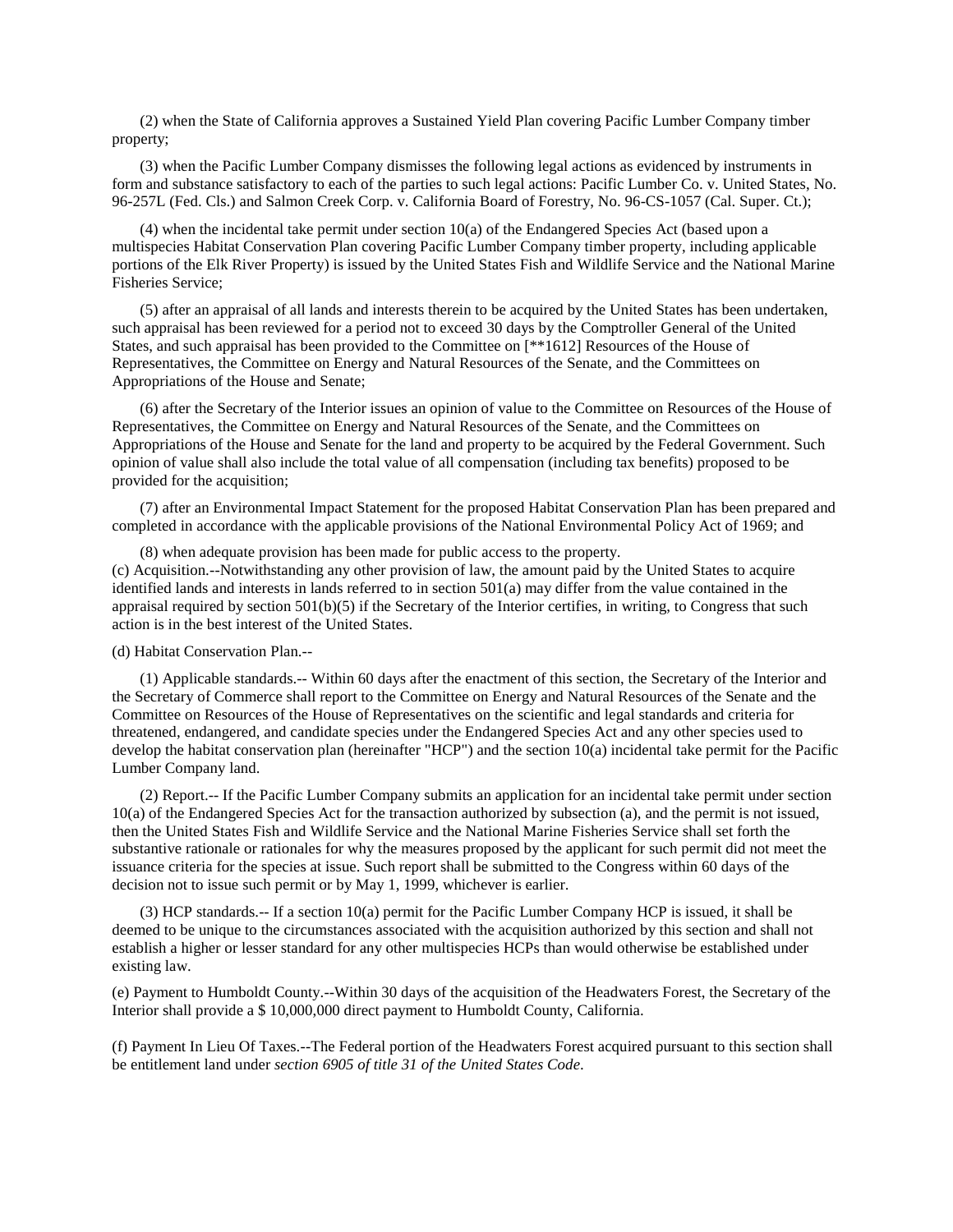(g) Out-Year Budget Limitations.--The following funding limitations and parameters shall apply to the Headwaters Forest acquired under subsection (a)--

(1) At least 50 percent of the total funds for management of such lands above the annual level of \$ 100,000 shall (with the exception of law enforcement activities and emergency activities) be from non-Federal sources.

(2) Subject to appropriations, the authorized annual Federal funding for management of such land is \$ 300,000 (with the exception of law enforcement activities and emergency activities).

(3) The Secretary of the Interior or the Headwaters Forest Management Trust referenced in subsection (h) is authorized to accept and use donations of funds and personal property from the State of California, private individuals, and other nongovernmental entities for the purpose of management of the Headwaters Forest.

(h) Headwaters Forest Management Trust.--The Secretary of the Interior is authorized, with the written concurrence of the Governor of the State of California, to establish a Headwaters Forest Management Trust ("Trust") for the management of the Headwaters Forest as follows:

(1) Management authority.-- The Secretary of the Interior is authorized to vest management authority and responsibility in the Trust composed of a board of five trustees each appointed for terms of three years. Two trustees shall be appointed by the Governor of the State of California. Three trustees shall be appointed by the President of the United States. The first group of trustees shall be appointed within 60 days of exercising the authority under this subsection and the terms of the trustees shall begin on such day. The Secretary of the Interior, the Secretary of Resources of the State of California, and the Chairman of the Humboldt County Board of Supervisors shall be nonvoting, ex officio members of the board of trustees. The Secretary is authorized to make grants to the Trust for the management of the Headwaters Forest from amounts authorized and appropriated.

(2) Operations.-- The Trust shall have the power to develop and implement the management plan for the Headwaters Forest.

## (i) Management Plan.--

(1) In general.-- A concise management plan for the Headwaters Forest shall be developed and periodically amended as necessary by the Secretary of the Interior in consultation with the State of California (and in the case that the authority provided in subsection (h) is exercised, the trustees shall develop and periodically amend the management plan), and shall meet the following requirements:

(A) Management goals for the plan shall be to conserve and study the land, fish, wildlife, and forests occurring on such land while providing public recreation opportunities and other management needs.

(B) Before a management structure and management plan are adopted for such land, the Secretary of the Interior or the board of trustees, as the case may be, shall submit a proposal for the structure and plan to the Committee on Energy and Natural Resources of the Senate and the Committee on Resources of the House of Representatives. The proposed management plan shall not become effective until the passage of 90 days after its submission to the Committees.

(C) The Secretary of the Interior or the board of trustees, as the case may be, shall report annually to the Committee on Energy and Natural Resources of the Senate, the Committee on Resources of the House of Representatives, and the House and Senate Committees on Appropriations concerning the management of lands acquired under the authority of this section and activities undertaken on such lands.

(2) Plan.-- The management plan shall guide general management of the Headwaters Forest. Such plan shall address the following management issues--

(A) scientific research on forests, fish, wildlife, and other such activities that will be fostered and permitted on the Headwaters Forest;

(B) providing recreation opportunities on the Headwaters Forest;

(C) access to the Headwaters Forest;

(D) construction of minimal necessary facilities within the Headwaters Forest so as to maintain the ecological integrity of the Headwaters Forest;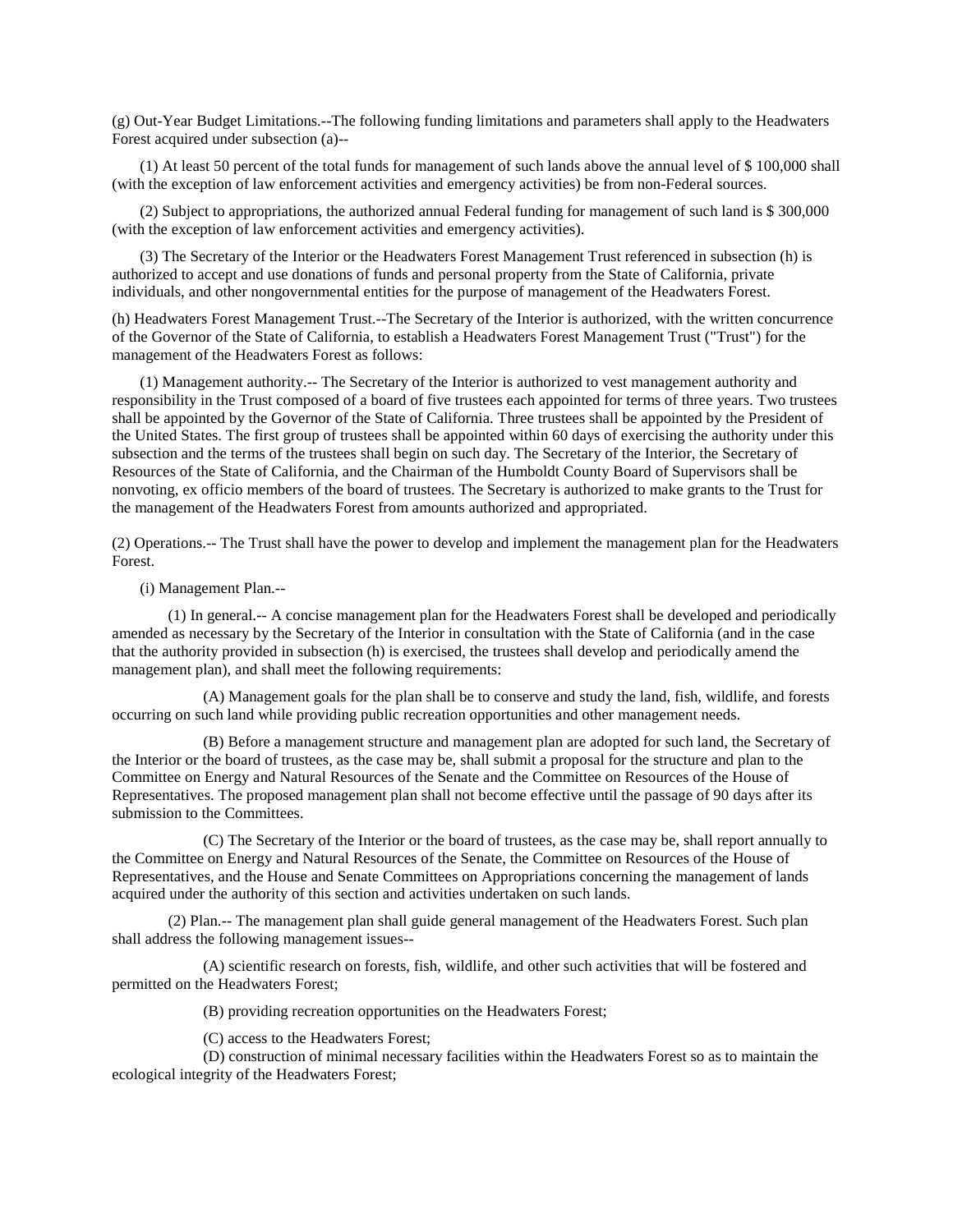(E) other management needs; and

(F) an annual budget for the management of the Headwaters Forest, which shall include a projected revenue schedule (such as fees for research and recreation) and projected expenses.

(3) Compliance.-- The National Environmental Policy Act shall apply to the development and implementation of the management plan.

(j) Cooperative Management.--

(1) The Secretary of the Interior may enter into agreements with the State of California for the cooperative management of any of the following: Headwaters Forest, Redwood National Park, and proximate State lands. The purpose of such agreements is to acquire from and provide to the State of California goods and services to be used by the Secretary and the State of California in cooperative management of lands if the Secretary determines that appropriations for that purpose are available and an agreement is in the best interests of the United States; and

(2) an assignment arranged by the Secretary under *section 3372 of title 5, United States Code*, of a Federal or State employee for work in any Federal or State of California lands, or an extension of such assignment, may be for any period of time determined by the Secretary or the State of California, as appropriate, to be mutually beneficial.

Sec. 502. Protection and Preservation of Yellowstone National Park-Acquisition of Crown Butte Mining Interests. (a) Authorization.--Subject to the terms and conditions of this [\*\*1615] section, up to \$ 65,000,000 from the Land and Water Conservation Fund is authorized to be appropriated to acquire identified lands and interests in lands referred to in the Agreement of August 12, 1996 to protect and preserve Yellowstone National Park.

(b) Conditions of Acquisition Authority.--The Secretary of Agriculture may not acquire the District Property until:

(1) the parties to the Agreement have entered into and lodged with the United States District Court for the District of Montana a consent decree as required under the Agreement that requires, among other things, Crown Butte to perform response or restoration actions (or both) or pay for such actions in accordance with the Agreement;

(2) an appraisal of the District Property has been undertaken, such appraisal has been reviewed for a period not to exceed 30 days by the Comptroller General of the United States, and such appraisal has been provided to the Committee on Resources of the House of Representatives, the Committee on Energy and Natural Resources of the Senate, and the House and Senate Committees on Appropriations;

(3) after the Secretary of Agriculture issues an opinion of value to the Committee on Resources of the House of Representatives, the Committee on Energy and Natural Resources of the Senate, and the House and Senate Committees on Appropriations for the land and property to be acquired by the Federal Government; and

(4) the applicable requirements of the National Environmental Policy Act have been met.

(c) Acquisition.--Notwithstanding any other provision of law, the amount paid by the United States to acquire identified lands and interests in lands referred to in the Agreement of August 12, 1996 to protect and preserve Yellowstone National Park may exceed the value contained in the appraisal required by section 502(b)(2) if the Secretary of Agriculture certifies, in writing, to Congress that such action is in the best interest of the United States.

(d) Deposit in Account.--Immediately upon receipt of payments from the United States, Crown Butte shall deposit \$ 22,500,000 in an interest bearing account in a private, federally chartered financial institution that, in accordance with the Agreement, shall be--

(1) acceptable to the Secretary of Agriculture; and

(2) available to carry out response and restoration actions.

The balance of amounts remaining in such account after completion of response and restoration actions shall be available to the Secretary of Agriculture for use in the New World Mining District for any environmentally beneficial purpose otherwise authorized by law.

(e) Maintenance and Rehabilitation of Beartooth Highway.--

(1) Maintenance.-- The Secretary of Agriculture shall, consistent with the funds provided herein, be responsible for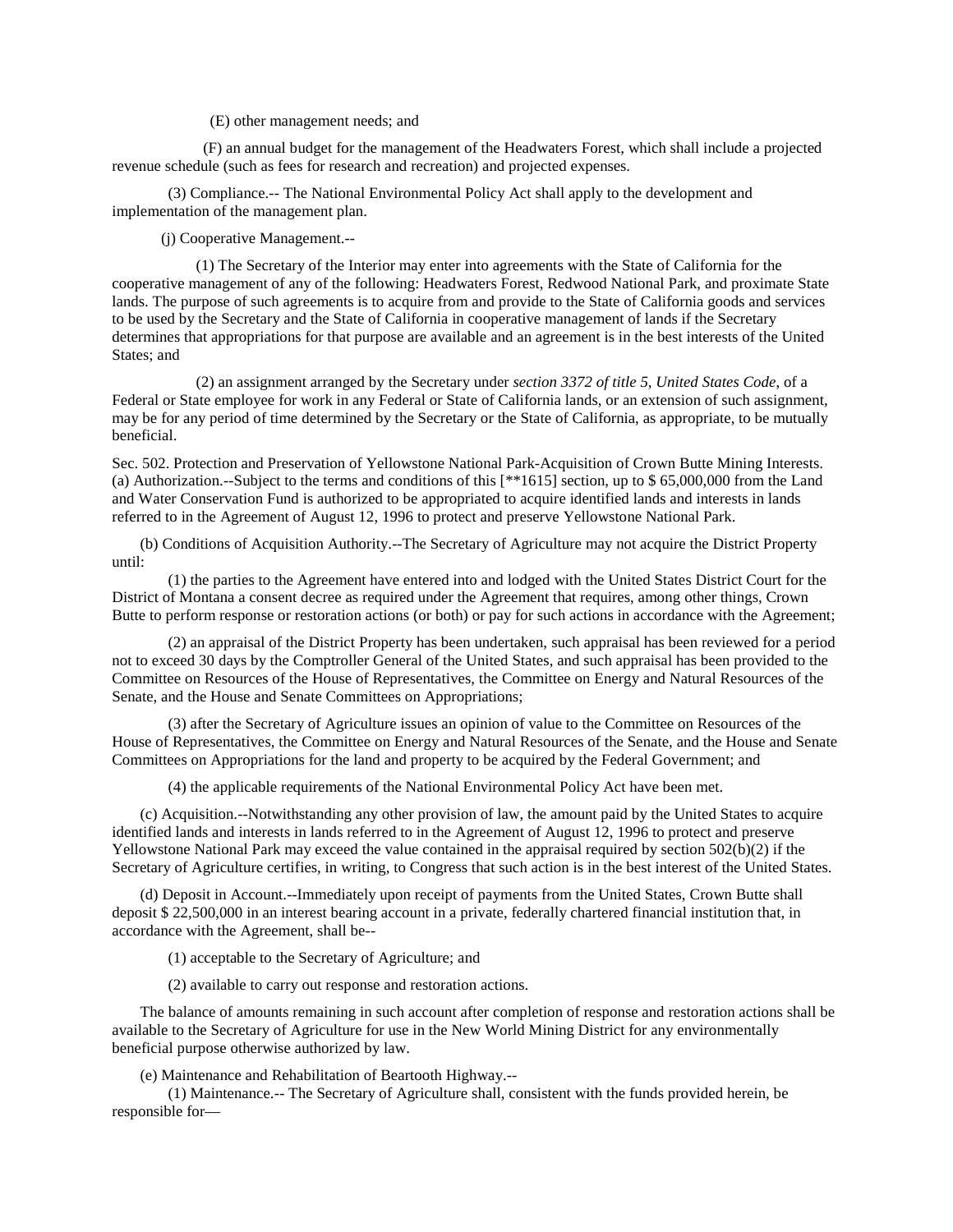ing, to milepost 43.1 on the border between Wyoming and Montana; and

[\*\*1616] (B) pavement preservation, in conformance with a pavement preservation plan, on the Beartooth Highway from milepost 8.4 to milepost 24.5.

(2) Rehabilitation.-- The Secretary of Agriculture shall be responsible for conducting rehabilitation and minor widening of the portion of the Beartooth Highway in Wyoming that runs from milepost 24.5 to milepost 43.1.

(3) Authorization of appropriations.-- There is authorized to be appropriated to the Secretary of Agriculture--

(A) for snow removal and pavement preservation under paragraph (1), \$ 2,000,000; and

(B) for rehabilitation under paragraph (2), \$ 10,000,000.

(4) Availability of funds.-- Within 30 days of the acquisition of lands and interests in lands pursuant to this section, the funds authorized in subsection  $(e)(3)$  and appropriated herein for that purpose shall be made available to the Secretary of Agriculture.

(f) Response and Restoration Plan.--The Administrator of the Environmental Protection Agency and the Secretary of Agriculture shall approve or prepare a plan for response and restoration activities to be undertaken pursuant to the Agreement and a quarterly accounting of expenditures made pursuant to such plan. The plan and accountings shall be transmitted to the Committee on Resources of the House of Representatives, the Senate Committee on Energy and Natural Resources and the House and Senate Committees on Appropriations.

(g) Map.--The Secretary of Agriculture shall provide to the Committee on Resources of the House of Representatives, the Senate Committee on Energy and Natural Resources and the House and Senate Committees on Appropriations, a map depicting the acreage to be acquired pursuant to this section.

(h) Definitions.--In this section:

(1) Agreement.-- The term "Agreement" means the agreement in principle, concerning the District Property, entered into on August 12, 1996 by Crown Butte Mines, Inc., Crown Butte Resources Ltd., Greater Yellowstone Coalition, Northwest Wyoming Resource Council, Sierra Club, Gallatin Wildlife Association, Wyoming Wildlife Federation, Montana Wildlife Federation, Wyoming Outdoor Council, Beartooth Alliance, and the United States of America, with such other changes mutually agreed to by the parties.

(2) Beartooth highway.-- The term "Beartooth Highway" means the portion of United States Route 212 that runs from the northeast entrance of Yellowstone National Park near Silver Gate, Montana, into and through Wyoming to Red Lodge, Montana.

(3) Crown butte.-- The term "Crown Butte" means Crown Butte Mines, Inc. and Crown Butte Resources Ltd., acting jointly.

(4) District property.-- The term "District Property" means the portion of the real property interests specifically described as District Property in appendix B of the Agreement.

(5) New world mining district.-- --The term "New World Mining District" means the New World Mining District as specifically described in appendix A of the Agreement.

Sec. 503. Conveyance to State of Montana. (a) Conveyance Requirement.--Not later than January 1, 2001, but not prior to [\*\*1617] 180 days after the enactment of this Act, the Secretary of the Interior shall convey to the State of Montana, without consideration, all right, title, and interest of the United States in and to--

(1) \$ 10,000,000 in Federal mineral rights in the State of Montana agreed to by the Secretary of the Interior and the Governor of Montana through negotiations in accordance with subsection (b); or

(2) all Federal mineral rights in the tracts in Montana depicted as Otter Creek number 1, 2, and 3 on the map entitled "Ashland Map".

(b) Negotiations.--The Secretary of the Interior shall promptly enter into negotiations with the Governor of Montana for purposes of subsection (a)(1) to determine and agree to mineral rights owned by the United States having a fair market value of \$10,000,000.